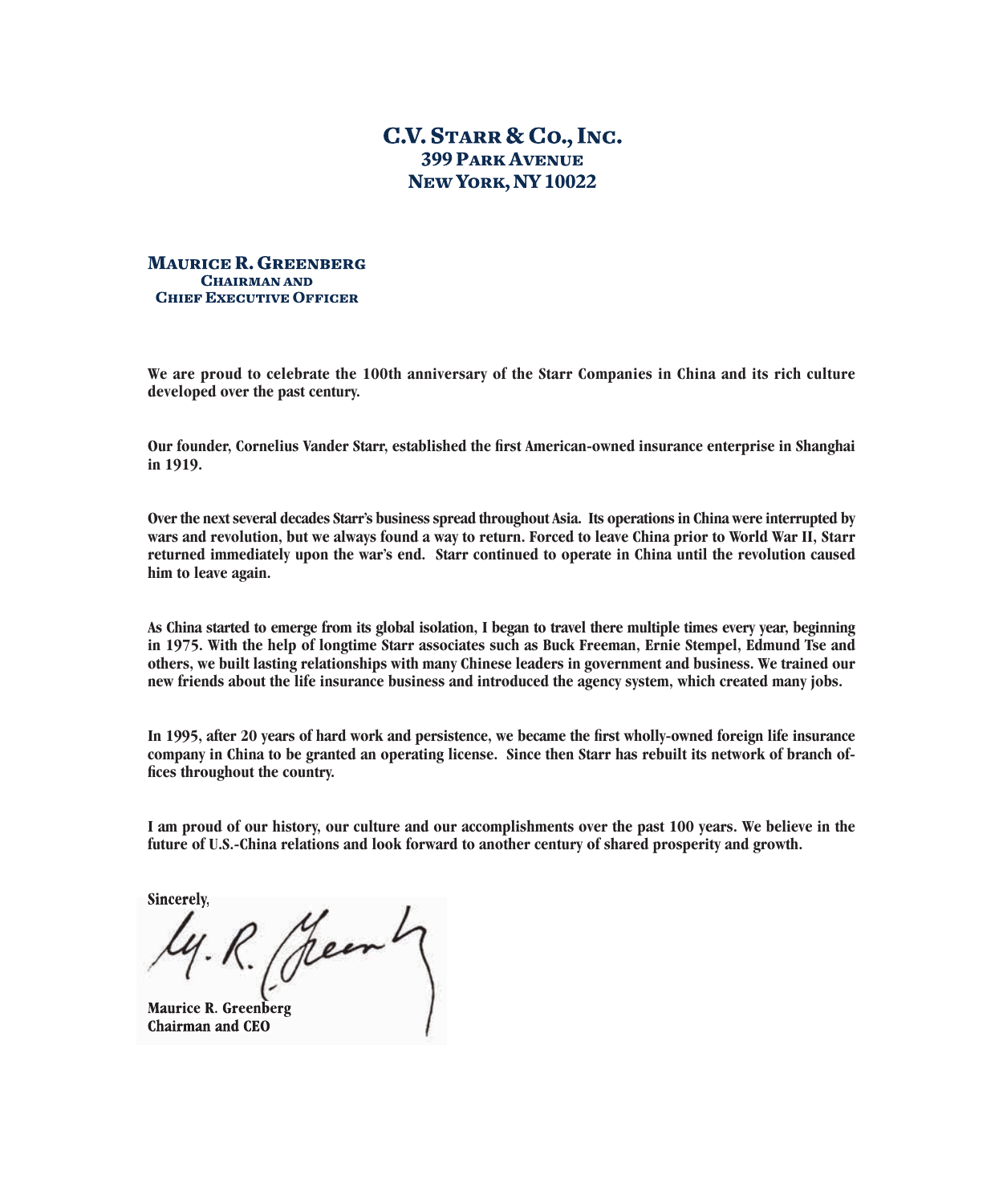

## **INSURANCE COMPANIES**

 $1919$  100 2019 百年华诞

## Global Leaders in Insurance

Starr Companies is proud to celebrate 100 years of operation in China, and a century of providing tailored property and casualty insurance solutions to almost every imaginable business and industry in virtually every part of the world.

Organizations of all sizes face constantly evolving risks, which demand creative problem-solving. Our world-class underwriting, loss control, claims and executive intelligence services help our clients mitigate risk, protect revenue streams and secure value chains.

Property / Casualty / Accident / Aviation / Marine

Starr Companies is the worldwide marketing name for the operating insurance and travel assistance companies and subsidiaries of Starr International Company, Inc., and for the investment business of C.V. Starr & Co., Inc., and its subsidiaries.

**STARRCOMPANIES.COM**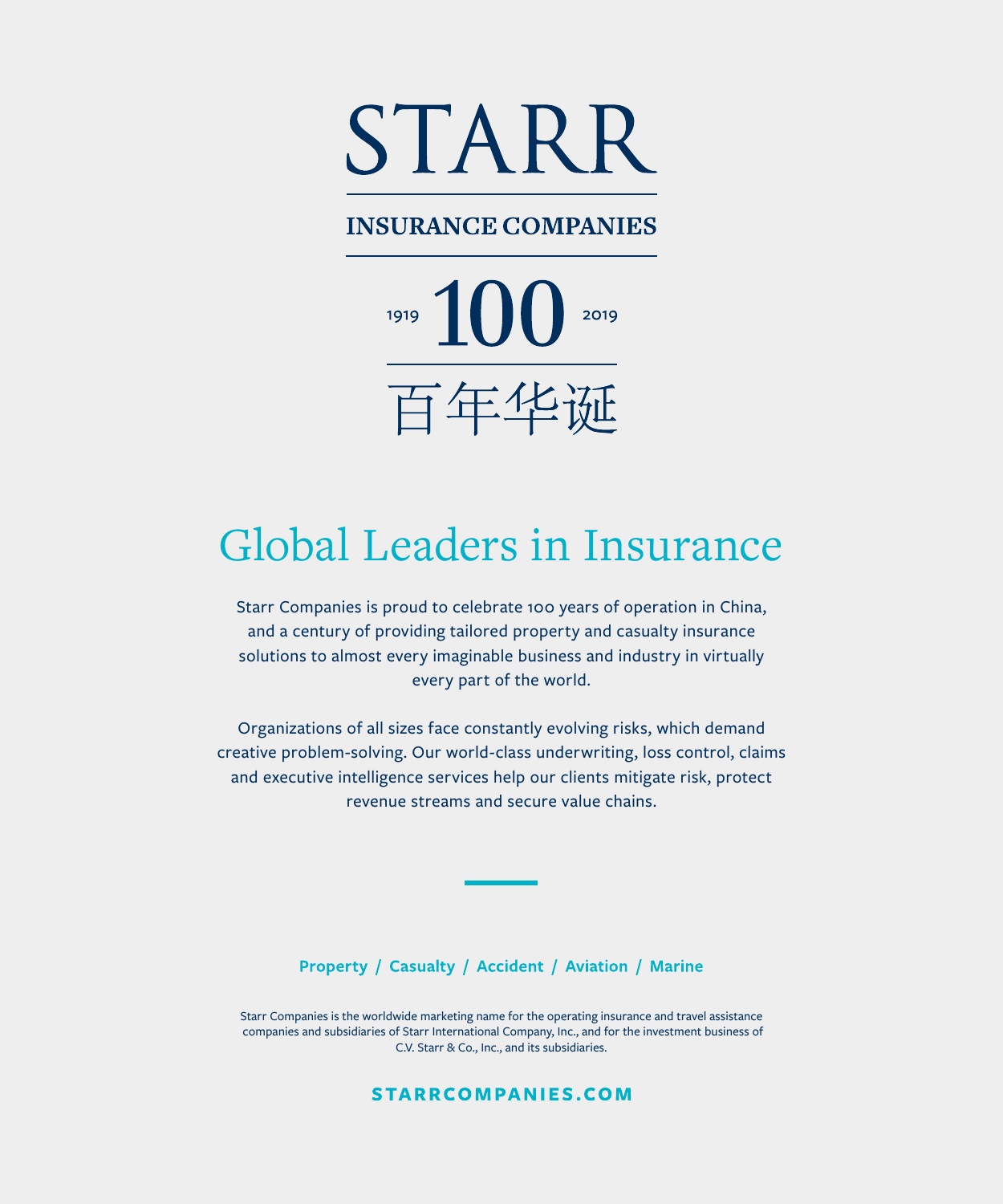## Starr Companies 100th Anniversary Celebration New York City June 20, 2018



*Maurice Greenberg, Starr Companies (above); Dan Glaser, Marsh & McLennan Companies and James Kent, Willis Re (below)*

*Maurice Greenberg and guests (above); Richard Shaak, Starr Tech; Sara Jin, Starr's Asia Desk and Charlie Jiang, China U.S. Sky Club – Vantone (below)*





34 LEADERS POSTED WITH PERMISSION. COPYRIGHT © 2018 LEADERS MAGAZINE, INC. VOLUME 41, NUMBER 3